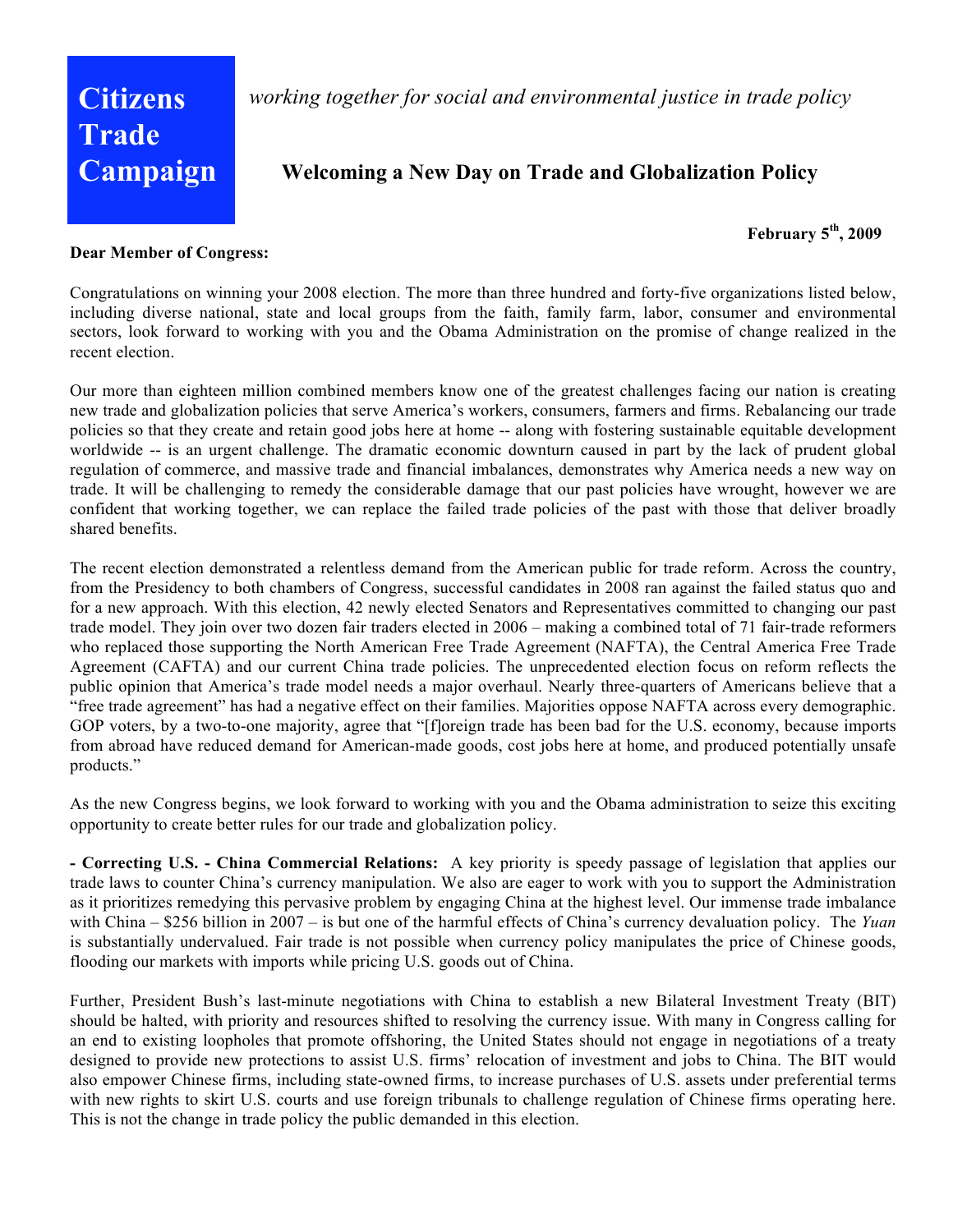We are also eager to work with Congress and the Obama Administration to create new import-safety policies to ensure food and goods coming from China (and all countries) meet U.S. safety and inspection requirements as a condition of entering our market and homes, where our families are exposed to unacceptable risks from imported products under current policy.

**- The WTO Doha Round Agenda:** We are excited to work with you and the Obama administration to create a new agenda for future global trade talks aimed at addressing the existing problems in the current World Trade Organization (WTO) rules. Talks on the long-beleaguered "Doha Round" agenda should be halted. The Doha Round, if concluded, would expand the damage the WTO has already wrought. Since establishment of the WTO and NAFTA, the U.S. trade deficit jumped exponentially from under \$100 billion to over \$700 billion – over 5 percent of national income. At the same time, U.S. real median wage growth has flattened despite impressive productivity gains. President Obama's goal of adding labor rights to WTO is not even on the Doha Round agenda. Meanwhile, among the concessions demanded of the United States under the current talks are both the unacceptable weakening of existing U.S. domestic trade laws and WTO-binding of guaranteed new U.S. visas for foreign workers seeking employment here. Moreover, a key element of the Doha Round agenda is further service-sector deregulation and liberalization – including financial services and energy. As Congress and the world at large struggle to reregulate financial services and create new energy policies to ensure our nation's future, it is extremely counterproductive to permit imposition of new WTO limits on the domestic policy space needed in these critical areas. Indeed, a new WTO negotiating agenda must focus on creating the flexibilities needed to address the critical issues of our time, including policies to counter global climate change.

**- Hangover Bush Administration Free Trade Agreements (FTAs):** The Free Trade Agreements with Colombia, Panama and Korea represent more-of-the-same trade-agreement model promoted by the previous administration. During the campaign, President Obama described changes to NAFTA and the NAFTA model FTAs that he would achieve through renegotiations of some existing agreements. The issues he raised have been the basis of congressional opposition to NAFTA-style pacts: excessive foreign-investor privileges and private enforcement systems, limits on domestic procurement policy and food safety protections, and more. President Obama's promise to renegotiate NAFTA, CAFTA and other pacts – and the longstanding interest by many in Congress to improve the U.S. trade-agreement model – provides a long-overdue opportunity for in-depth reviews of the existing FTAs and the much-needed debate about what policies all U.S. trade agreements should and should not include. Getting the rules right is critical before considering any future agreements, much less before negotiating additional pacts. Thus, for instance, the Bush Administration's new FTA negotiations launched in September 2008 with the Trans-Pacific Strategic Economic Partnership (Brunei, Chile, New Zealand and Singapore) should be halted.

While the three Bush FTAs contain some improvements relative to NAFTA, many of the most serious problems of the previous trade agreement model are replicated in the three Bush FTAs and must be addressed. The failure to remove these problematic provisions means these pacts do not pass the most conservative *"do no further harm"* test.

- **o** *Foreign-Investor Rights.* The investment chapters of the three Bush FTAs still afford foreign investors greater rights than those enjoyed by U.S. investors. These three pacts' foreign-investor chapters contain the same provisions in CAFTA that led many Democrats to oppose that pact and that President-elect Obama cited as problematic during the campaign. Such provisions promote off-shoring, and subject our domestic environmental, zoning, health and other public interest policies to challenge by foreign investors in foreign tribunals.
- **o** *Food-Safety Provisions.* The Bush FTAs still contain language requiring the United States to limit import inspection and accept imported food that does not meet our domestic safety standards.
- **o** *Procurement Provisions.* The Bush FTAs procurement rules subject many common federal and state procurement policies to challenge and directly forbid other common procurement policies. These procurement rules continue the NAFTA/CAFTA ban on anti-off-shoring and Buy America policies, and expose U.S. renewable-energy, recycledcontent and other environmental safety requirements to challenge. These terms must be changed to provide the policy space for the many exciting "Green Economy" proposals promoted by President-elect Obama during his campaign.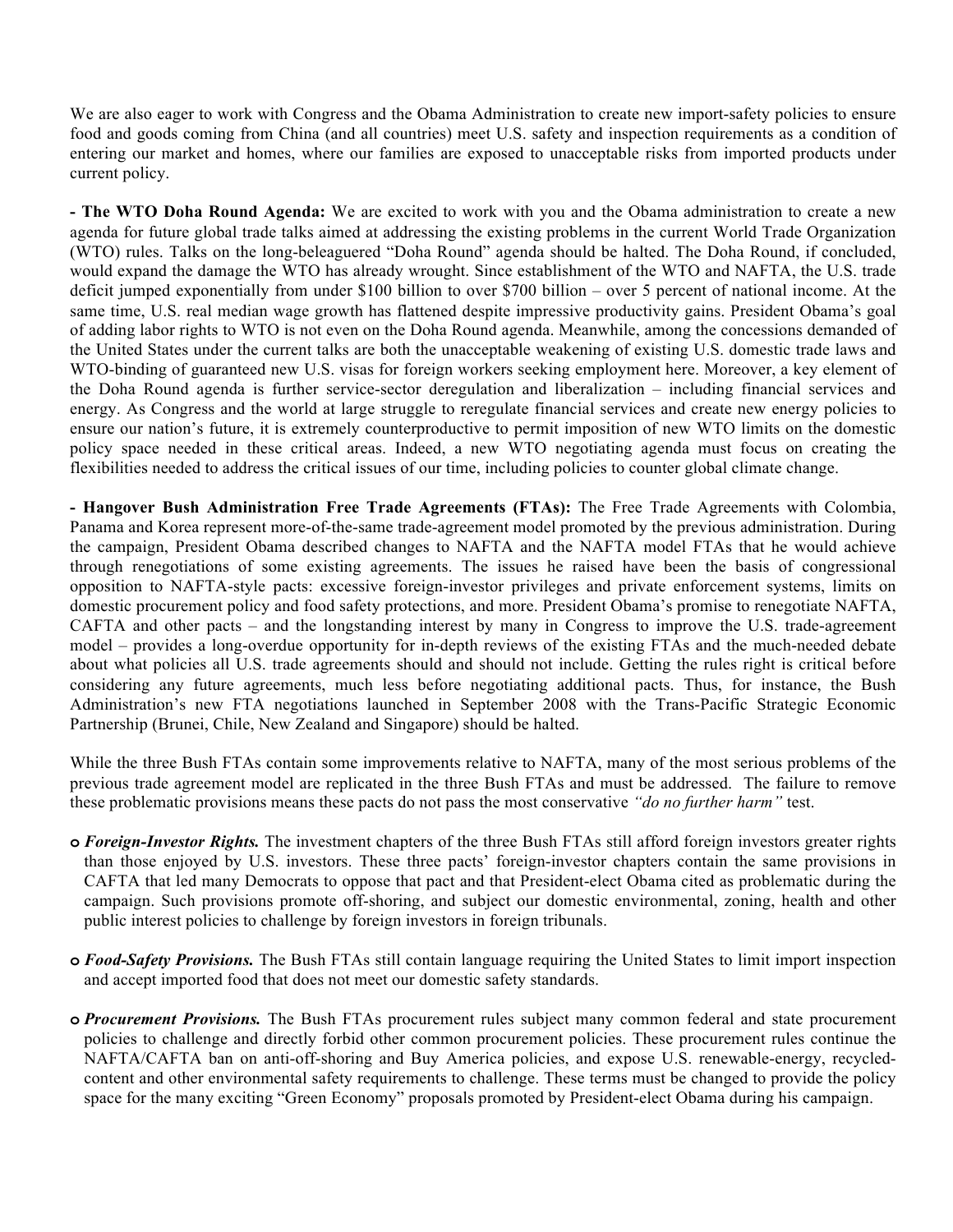- **o** *Agriculture Provisions.* The FTAs contain the NAFTA-style agriculture trade rules that have simultaneously undermined U.S. producers' ability to earn a fair price for their crops at home and in the global marketplace. Multinational grain-trading and food-processing companies have made enormous profits, while farmers on both ends have been hurt. If this model is continued, hunger is projected to increase, along with illicit drug cultivation, and undocumented migration. Moreover, it would be an extension of the race to the bottom in commodity prices, pitting farmer against farmer and country against country to see who can produce food the cheapest, regardless of labor, environment or food-safety standards.
- **o** *Access to Medicines.* While the most egregious, CAFTA-based terms limiting access to affordable medicines have been removed from the Bush FTAs, the texts still include NAFTA-style terms that undermine the right to affordable medicines that were contained in the WTO's Doha Declaration.

In addition to the NAFTA-style provisions contained in Bush's Colombia, Panama and Korea FTAs, each agreement poses its own considerable problems.

**The Colombia FTA:** For instance, labor and human rights conditions in Colombia have worsened: the rate of unionist assassinations is up relative to 2007. Additionally, there are growing revelations about the Uribe Administration's links to rightwing paramilitaries responsible for assassinations of unionists, Afro-Colombian and indigenous community leaders. During Uribe's administration, 434 unionists have been murdered. More than 2,590 Colombian trade unionists have been killed since 1986. Since President Uribe took office five years ago, convictions have been reported in only 59 of the 458 trade-union homicide cases and only 55% of those convicted are in custody. It is critical to send a signal to the world that the United States has a zero-tolerance policy regarding assassination of people seeking to exercise their basic labor and human rights.

**The Panama FTA:** Meanwhile, Panama's economy thrives on banking secrecy and money laundering. Panama has been a key target of both the OECD and the G7-created Financial Action Task Force for its resistance to international norms in combating tax evasion and money laundering. Panama's "comparative advantage" is the ease with which U.S. companies can create local subsidiaries there for the purpose of dodging U.S. taxes. With 400,000 registered corporations, Panama is second only to Hong Kong as a home for multinational firms' subsidiaries – many created for the sole purpose of avoiding taxes. Unlike all other U.S. FTA partner-countries, and despite vigorous U.S. complaints since the 1990s about Panama's murky banking sector and lack of corporate accountability rules, the Panamanian government has explicitly refused to sign the standard Tax Disclosure Treaty with the United States. This agreement, designed by the OECD and G-7 Financial Action Task Force, is used worldwide to catch tax cheats and prevent money laundering and funding for terrorists.

**The Korea FTA:** In addition to lopsided auto provisions, the Korea FTA includes major financial service sector deregulation and liberalization provisions which contradict global and domestic congressional efforts to reregulate this volatile sector.

We are all eager to support trade agreements that benefit a majority of U.S. workers, farmers, small businesses and consumers. We all want American trade and globalization policies that promote the larger societal goals of economic justice, poverty alleviation, healthy communities, human rights and a sound environment that we all share. We believe that the **2008 Trade Reform, Accountability, Development and Employment (TRADE) Act –** put forward in the 110th Congress by Senator Sherrod Brown, Representative Mike Michaud and over eighty of their House and Senate colleagues – offers a helpful roadmap for new policies that could rebuild a consensus in favor of expanded trade.

Correcting our past trade and globalization policy mistakes and moving forward on a new path can help our nation face our considerable economic challenges. Changing our current trade agreements and policies is critical to regain the policy space to accomplish key domestic non-trade priorities regarding health care, economic stability, climate change and more. We look forward to working with members of Congress and the Obama Administration to create a new American trade and globalization policy that can ensure that future trade agreements obtain broad support.

Sincerely,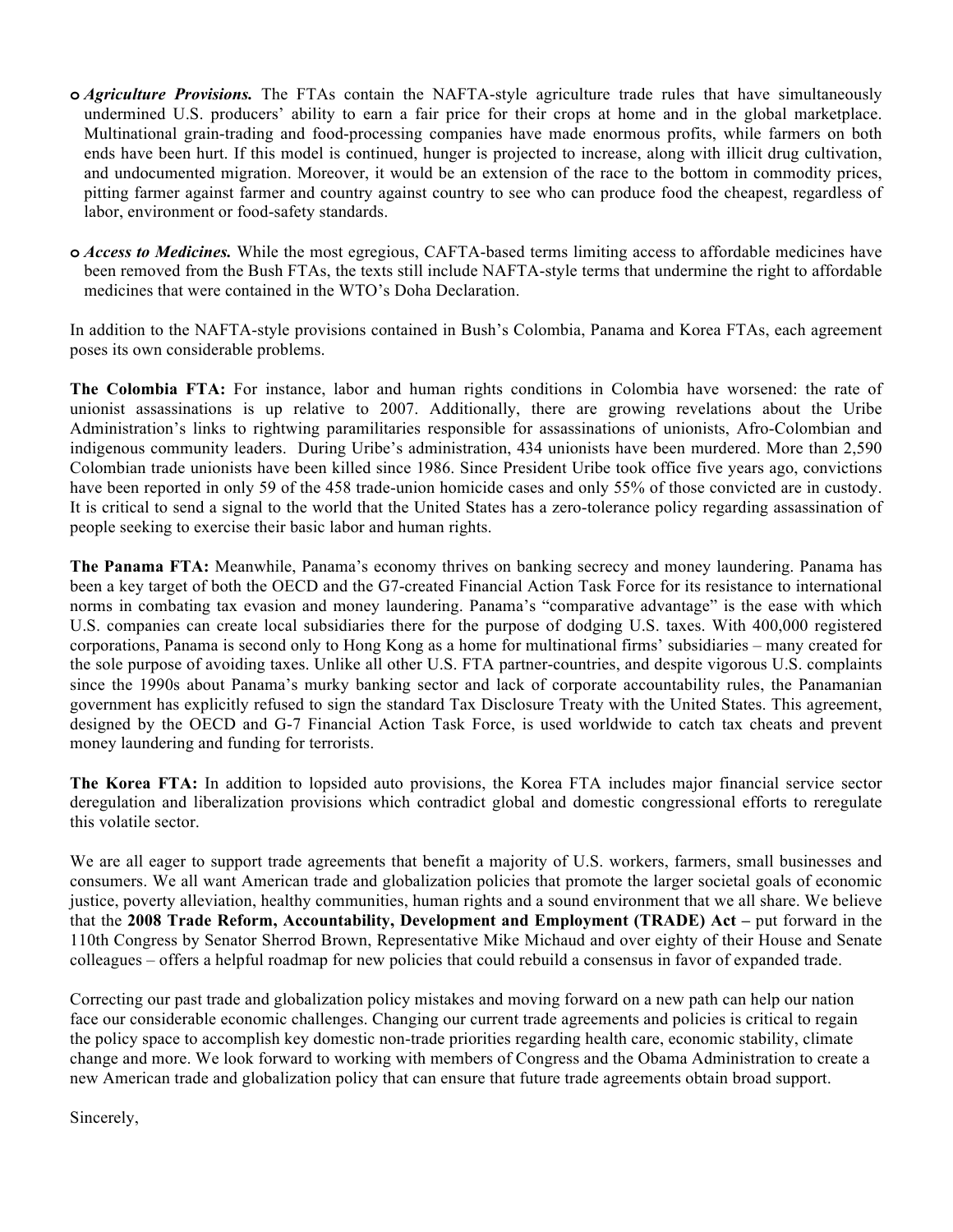Citizens Trade Campaign Change to Win National Farmers Union United Methodist Church, General Board of Church and Society United Steelworkers International Brotherhood of Teamsters Public Citizen's Global Trade Watch UNITE HERE TransAfrica Forum Communications Workers of America Global Exchange International Brotherhood of Boilermakers Witness for Peace Laborers' International Union of North America Jobs with Justice National Family Farm Coalition International Brotherhood of Electrical Workers Americans for Democratic Action International Association of Machinists and Aerospace Workers SweatFree Communities IATP Action Working Families Win The International Labor Rights Forum Equal Exchange US Labor Education in the Americas Project - USLEAP Protect All Children's Environment - PACE Foreign Policy In Focus Human Rights for Workers Coalition for a Prosperous America Coalition of Labor Union Women - CLUW Steelworkers Organization of Active Retirees - SOAR 8th Day Center for Justice Labor Research Association Washington Office on Latin America Liberty Tree Foundation Democrats.com After Downing Street Progressive Democrats of America Guatemala Human Rights Commission Labor Council for Latin American Advancement - LCLAA United for Community Pride at Work US Office on Colombia Korean Americans for Fair Trade International Longshore and Warehouse Union Grassroots International Women, Food and Agriculture Network Association of Internally Displaced Afro-Colombians (AFRODES USA) Fellowship of Reconciliation Sugar Law Center for Economic & Social Justice CISPES - Committee in Solidarity with the People of El Salvador Student Trade Justice Campaign Association of Western Pulp and Paper Workers International Union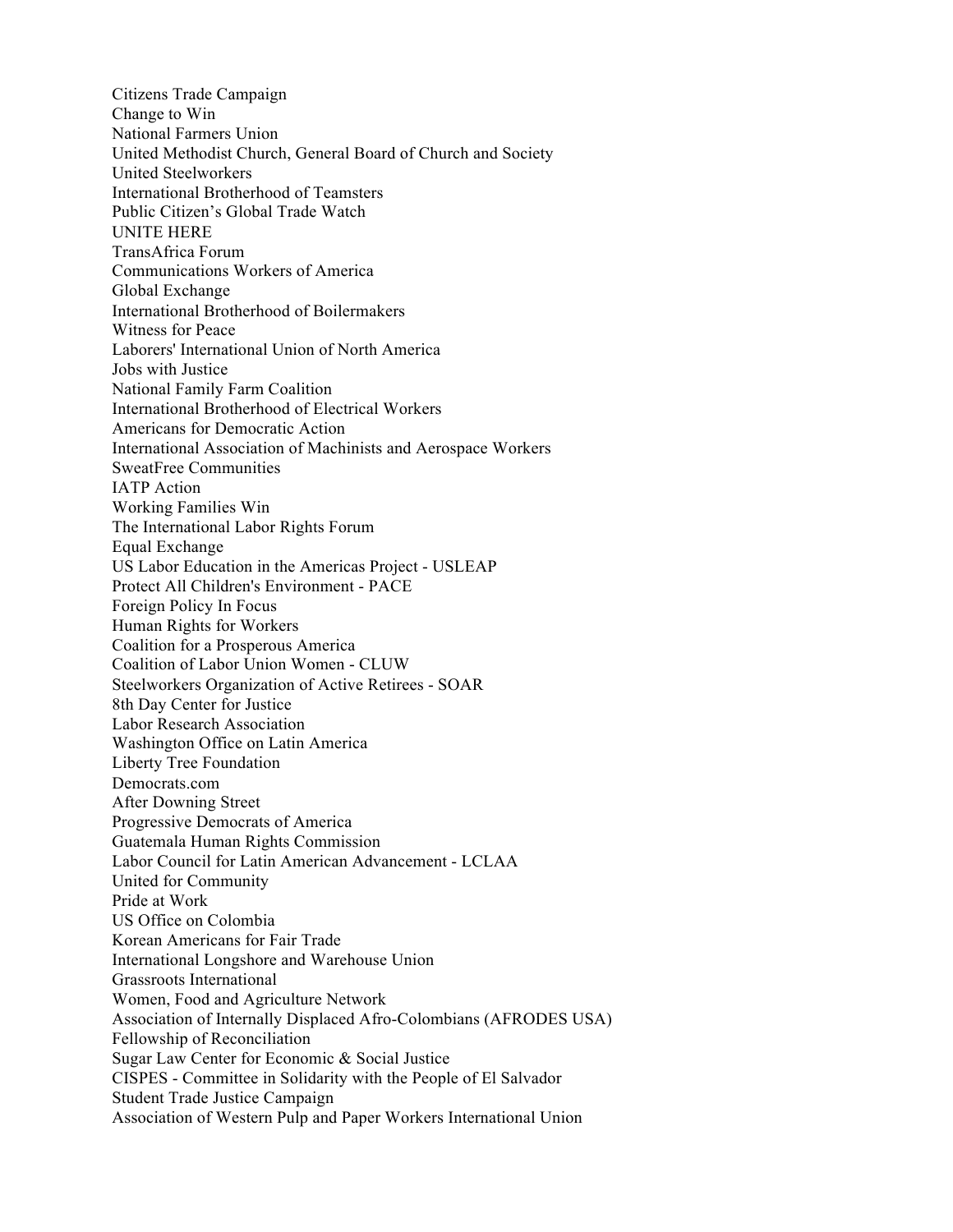## **State and Local Groups**

Across the Americas (IL) African Services Committee (NY) AFSCME Local 3214 (OR) AFT Local 212 (WI) AFT Wisconsin Alabama State AFL-CIO Alliance for Democracy (OR) Alliance@IBM / CWA Local 1701 Allegheny County Labor Council AFL-CIO (PA) Alter-Eco Fair Trade (CA) Amnesty International, University of Texas at Dallas American Postal Workers Union Local 2339 (IA) American Postal Workers Union Southern Oregon Area Local 342 (OR) Arvada Peace and Justice Commission (CO) Austin Central Labor Council (TX) Bend-Condega Friendship Project (OR) Bergen County Central Trades and Labor Council (NJ) California Council of Churches Impact California Digital Arts Studio Partnership California Fair Trade Coalition California Farmers Union Carolina Interfaith Task Force on Central America (NC) Central Oregon Central Labor Council Chicago Jobs with Justice (IL) Chicago Religious Leadership Network on Latin America – CRLN (IL) Church in the Cliff (TX) CISPES - Committee in Solidarity with the People of El Salvador New York Chapter Citizen Action of Wisconsin Cleveland Jobs with Justice (OH) Coalition of Labor Union Women Pennsylvania Chapter Colorado Jobs with Justice Colorado Progressive Coalition Communications Workers of America District 1 (NJ, NY, MA, CT, RI, VT, NH, ME) Communications Workers of America Local 1101 (NY) Communications Workers of America Local 1103 (NY) Communications Workers of America Local 1108 (NY) Communications Workers of America Local 1109 (NY) Communications Workers of America Local 1111 (NY) Communications Workers of America Local 1115 (NY) Communications Workers of America Local 1168 (NY) Communications Workers of America Local 2201 (VA) Communications Workers of America Local 37083 (WA) Communications Workers of America Local 4250 (IL) Communications Workers of America Local 4900 (IN) Communications Workers of America Local 7011 (NM) Communications Workers of America Local 7901 (OR) Community Agroecology Network (CA) Community Alliance for Global Justice (WA) Dakota Resource Council Dallas AFL-CIO (TX) Dallas Amnesty International (TX) Detroit Metro AFL-CIO (MI) Detroit - Democratic Socialists of America Democratic Socialists of America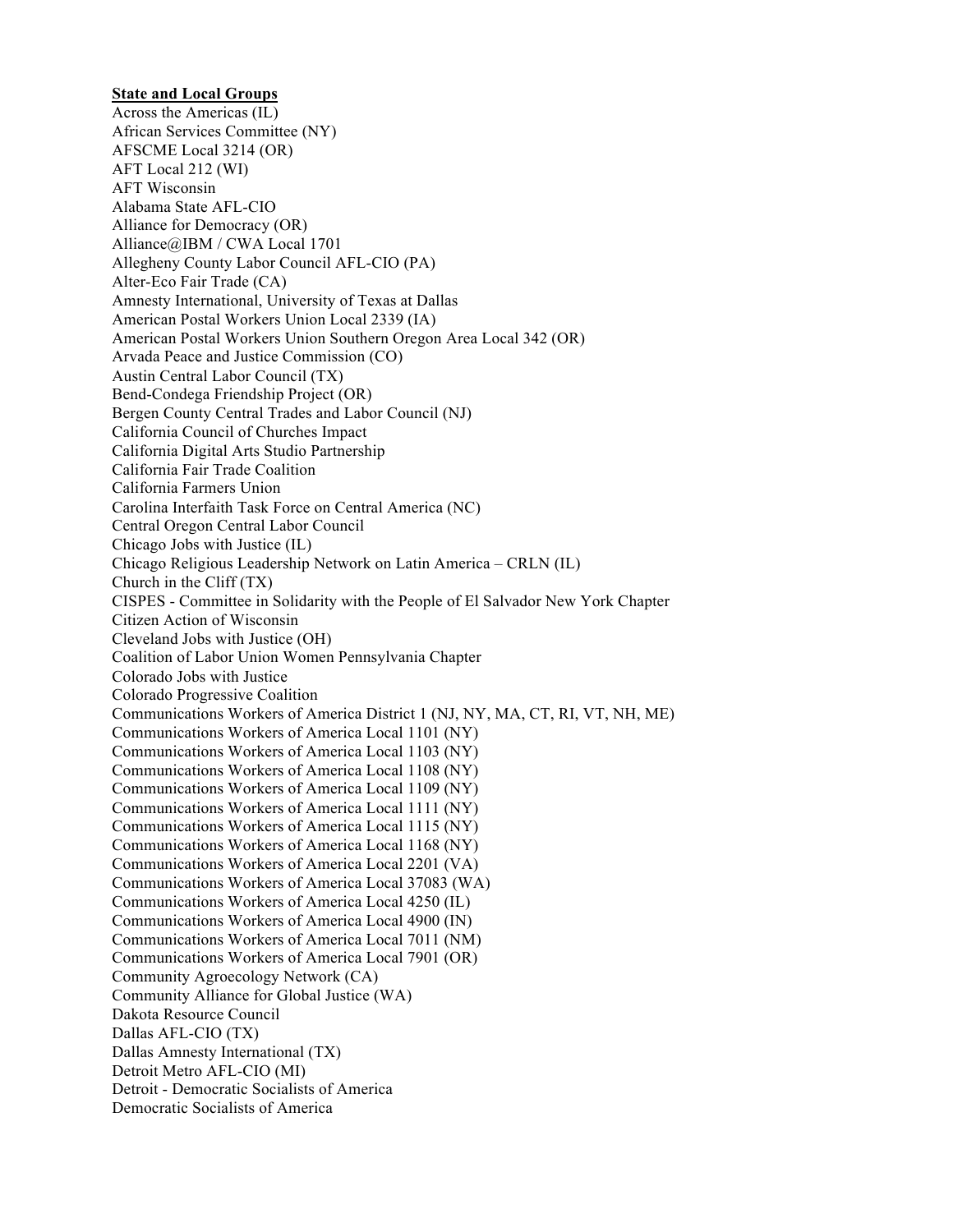Economic Justice Action Group of the First Unitarian Church of Portland (OR) El Paso Central Labor Council (TX) Environmental Health Coalition (CA) Eugene Springfield Solidarity Network (OR) Fair Trade for All (WI) Family Farm Defenders (WI) Fiscal Policy Project, New Mexico Voices for Children Florida Alliance of Retired Americans Florida State AFL-CIO Food and Medicine (ME) Four Corners of the World (WI) Galveston County AFL-CIO (TX) Globalization Forum of Houston (TX) Grand Valley Peace and Justice, Grand Junction (CO) Greater Columbus Jobs with Justice (OH) Greater Kansas City Fair Trade Coalition (KS, MO) Green Delaware Harris County AFL-CIO Council (TX) Houston Peace and Justice Center (TX) Illinois Stewardship Alliance Indiana Farmers Union Interfaith Worker Justice - Metro Detroit (MI) International Association of Machinists and Aerospace Workers Connecticut State Council of Machinists International Association of Machinists and Aerospace Workers Oregon State Council of Machinists International Association of Machinists and Aerospace Workers District 15 (NY, NJ, PA, MA) International Association of Machinists and Aerospace Workers District 26 (CT, RI) International Association of Machinists and Aerospace Workers District 66 (WI) International Association of Machinists and Aerospace Workers District 751 (WA) International Association of Machinists and Aerospace Workers Local Lodge 1115 (WI) International Association of Machinists and Aerospace Workers Local Lodge 1771 (WI) International Association of Machinists and Aerospace Workers Local Lodge 21 (WI) International Association of Machinists and Aerospace Workers Local Lodge 971 (FL) International Brotherhood of Electrical Workers District 3 (PA, NY, DE, NJ) International Brotherhood of Electrical Workers District 6 (IL, IN, MI, MN, WI) International Brotherhood of Electrical Workers New York State Association of Electrical Workers (NY) International Brotherhood of Electrical Workers New Jersey State Association Electrical Workers (NJ) International Brotherhood of Electrical Workers Pennsylvania State Electrical Workers Association (PA) International Brotherhood of Electrical Workers Texas State Association of Electrical Workers (TX) International Brotherhood of Electrical Workers Local 103 (MA) International Brotherhood of Electrical Workers Local 106 (NY) International Brotherhood of Electrical Workers Local 1228 (MA) International Brotherhood of Electrical Workers Local 1253 (ME) International Brotherhood of Electrical Workers Local 1316 (GA) International Brotherhood of Electrical Workers Local 1501 (MD) International Brotherhood of Electrical Workers Local 1805 (MD) International Brotherhood of Electrical Workers Local 1957 (PA) International Brotherhood of Electrical Workers Local 208 (CT) International Brotherhood of Electrical Workers Local 21 (IL) International Brotherhood of Electrical Workers Local 2222 (MA) International Brotherhood of Electrical Workers Local 2326 (VT) International Brotherhood of Electrical Workers Local 236 (NY) International Brotherhood of Electrical Workers Local 24 (MD) International Brotherhood of Electrical Workers Local 280 (OR) International Brotherhood of Electrical Workers Local 289 (NC) International Brotherhood of Electrical Workers Local 295 (AR)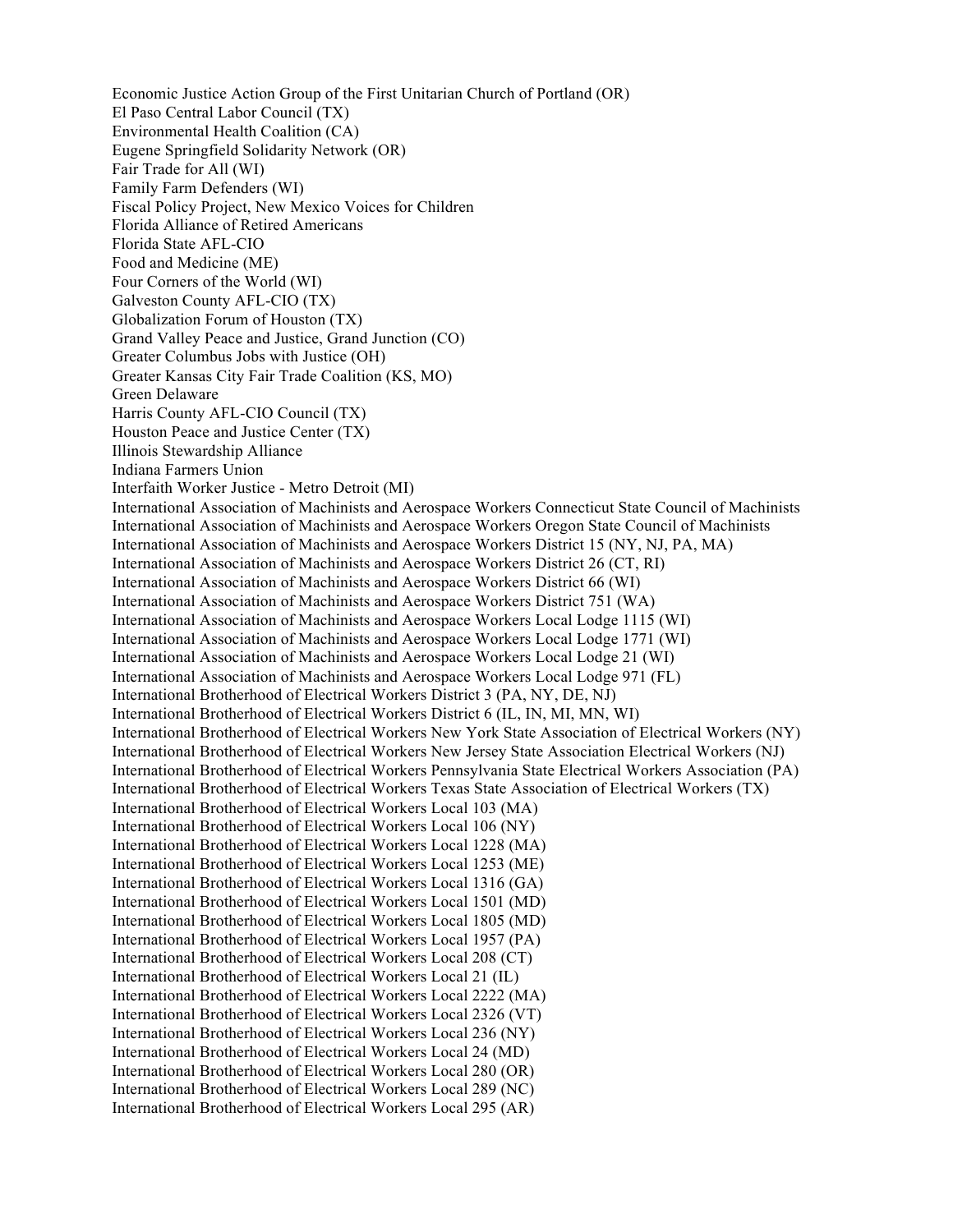International Brotherhood of Electrical Workers Local 3 (NY) International Brotherhood of Electrical Workers Local 300 (VT) International Brotherhood of Electrical Workers Local 35 (CT) International Brotherhood of Electrical Workers Local 363 (NY) International Brotherhood of Electrical Workers Local 42 (CT) International Brotherhood of Electrical Workers Local 455 (MA) International Brotherhood of Electrical Workers Local 457(CT) International Brotherhood of Electrical Workers Local 481 (IN) International Brotherhood of Electrical Workers Local 486 (MA) International Brotherhood of Electrical Workers Local 488 (CT) International Brotherhood of Electrical Workers Local 50 (VA) International Brotherhood of Electrical Workers Local 531 (IN) International Brotherhood of Electrical Workers Local 520 (TX) International Brotherhood of Electrical Workers Local 567 (ME) International Brotherhood of Electrical Workers Local 611 (NM) International Brotherhood of Electrical Workers Local 668 (IN) International Brotherhood of Electrical Workers Local 7 (MA) International Brotherhood of Electrical Workers Local 701 (IL) International Brotherhood of Electrical Workers Local 702 (IL) International Brotherhood of Electrical Workers Local 716 (TX) International Brotherhood of Electrical Workers Local 725 (IN) International Brotherhood of Electrical Workers Local 812 (PA) International Brotherhood of Electrical Workers Local 83 (NY) International Brotherhood of Electrical Workers Local 90 (CT) International Brotherhood of Electrical Workers Local 969 (CO) International Brotherhood of Teamsters Joint Council 32 (MN) International Brotherhood of Teamsters Joint Council 42 (CA) International Brotherhood of Teamsters Local 200 (WI) International Brotherhood of Teamsters Local 340 (ME) International Brotherhood of Teamsters Local 381 (CA) Iowa and Cedar Valley United for Peace & Justice (IA) IUE-CWA Local 201 (MA) IUE-CWA Local 86023 (TX) IUE-CWA Local 86780 (TX) JOBS NOW Coalition (MN) Kentucky Jobs with Justice Kickapoo Peace Circle (WI) Labor Council for Latin American Advancement Albany/Capital District Chapter (NY) Labor Council for Latin American Advancement Massachusetts Chapter Laborers International Union of North America District Council of Minnesota and North Dakota Laborers International Union of North America Local 327 (ME) Laborers International Union of North America Local 429 (MA) Laborers International Union of North America Local 517 (FL) Labor-Religion Coalition of New York State (NY) League of Rural Voters (MN) Maine Council of Senior Citizens Maine Fair Trade Campaign Maine Labor Group on Health Maine People's Alliance Maine State AFL-CIO Maine State Employees Association MSEA-SEIU Local 1989 Marin Interfaith Task Force on the Americas (CA) Maryland and District of Columbia AFL-CIO Massachusetts Jobs with Justice Michigan Farmers Union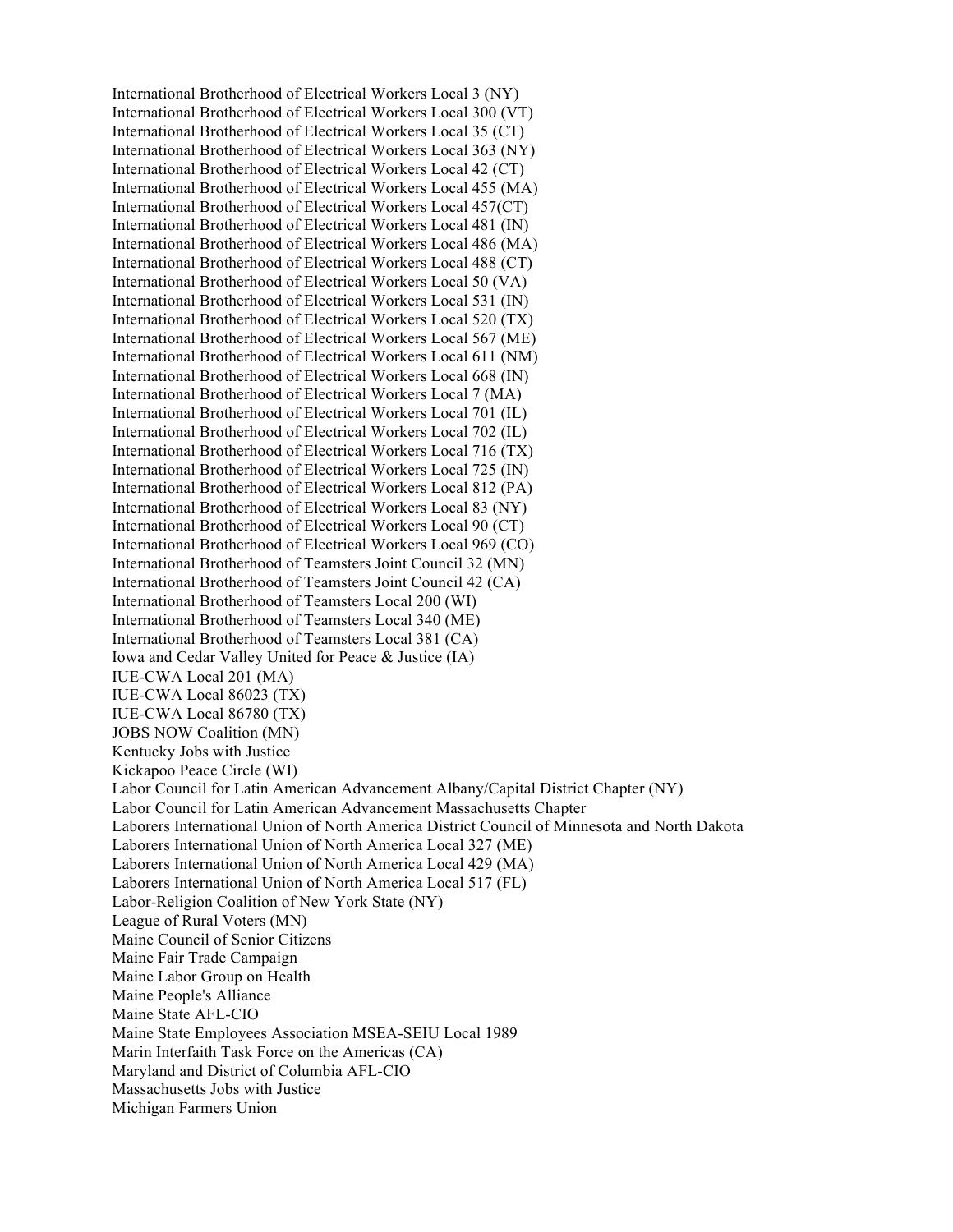Milwaukee Area Central Labor Council (WI) Milwaukee Clean Clothes Campaign (WI) Milwaukee Fair Trade Coalition (WI) Minnesota Fair Trade Coalition Minnesota Farmers Union Missouri Rural Crisis Center Movement for Peace in Colombia (NY) New York Fair Trade Coalition New York Sustainable Agriculture Working Group New York Working Families Party North Shore Central Labor Council (MA) North Texas Jobs with Justice Northeastern Illinois Federation of Labor (IL) Ohio ACORN Ohio Conference on Fair Trade Ohio Environmental Council Ohio Farmers Union Oregon Fair Trade Coalition Palm Beach-Treasure Coast AFL-CIO (FL) Peace through InterAmerican Community Action - PICA (ME) Peninsula Peace and Justice Center (CA) Pennsylvania Anti Sweatshop Coalition Pennsylvania Fair Trade Coalition Pennsylvania Farmers Union Pennsylvania State AFL-CIO People Organized in Defense of Earth & Resources - PODER (TX) Pierce County Central Labor Council (WA) Pittsburgh Anti Sweatshop Community Alliance (PA) Progressive Jewish Alliance (CA) Progressive Maryland Rhode Island Jobs with Justice Rocky Mountain Farmers Union Rocky Mountain Peace and Justice Center (CO) Rural Organizing Project (OR) San Antonio Central Labor Council (TX) San Diego and Imperial Counties Central Labor Council (CA) San Joaquin and Calaveras Counties Central Labor Council (CA) Service Employees International Union Minnesota State Council Service Employees International Union Wisconsin State Council Southern Methodist University Amnesty International of Dallas (TX) South Carolina AFL-CIO South Central Federation of Labor (WI) South Florida AFL-CIO South Florida Jobs with Justice Southern Methodist University Human Rights Education of Dallas (TX) Southern Oregon Central Labor Council Southern Oregon Jobs with Justice SPEEA/IFPTE Local 2001 (WA) Saint Ignatius Martyr Catholic Church of Austin (TX) Steelworkers of America Retirees (OH) Sweatfree Northwest Campaign (OR) Sweatfree Ohio Campaign Talkeetna Environmental Center (AK) Tarrant County Central Labor Council (TX) Texas AFT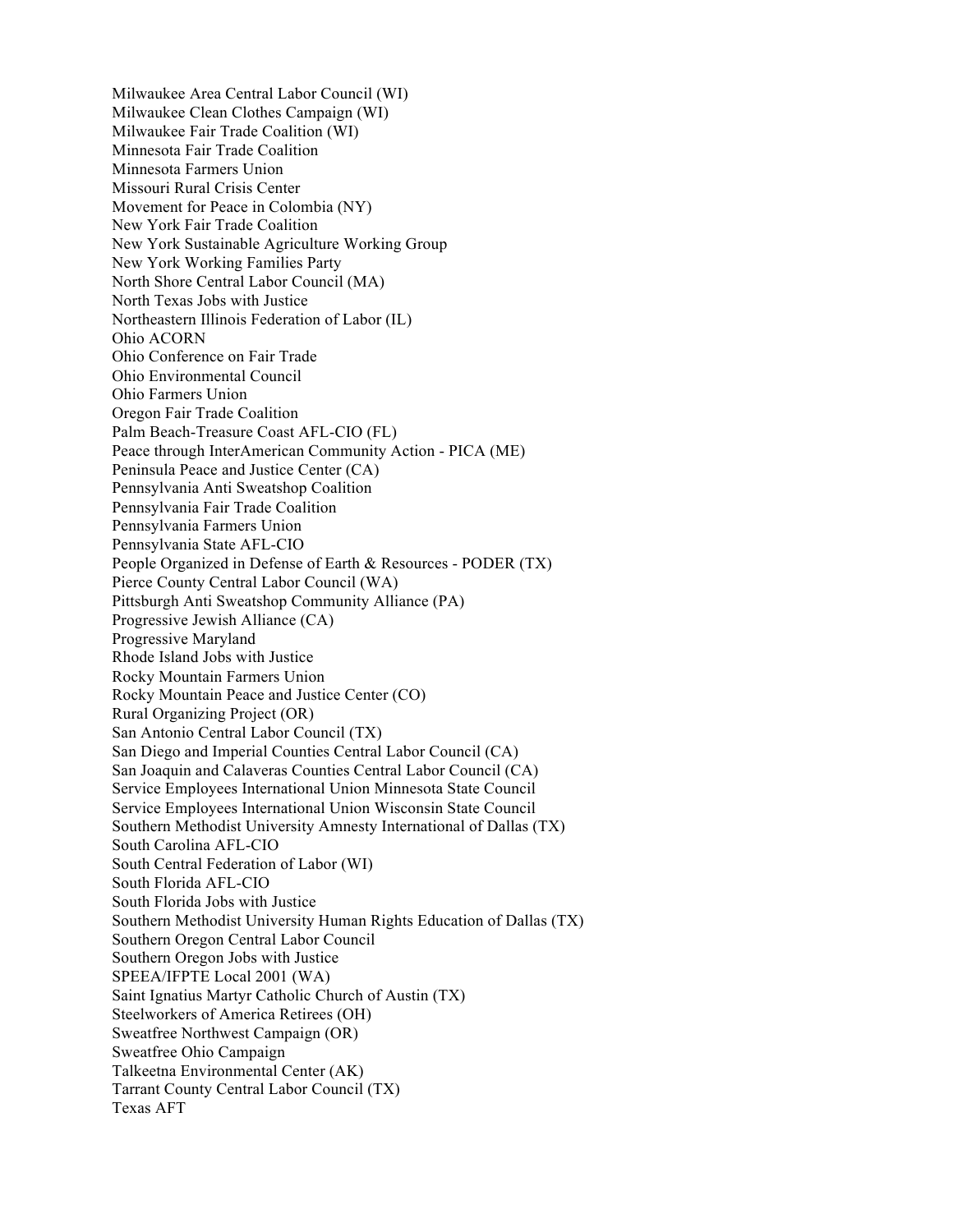Texas Alliance for Retired Americans Texas Building & Construction Trades Council Texas Fair Trade Coalition Thomas Merton Center (PA) Toledo Jobs with Justice (OH) Tower of Youth (CA) Trade Justice New York Metro (NY) Trade Unionists in Solidarity with Colombia - TUSC (NY) Transport Workers Union of America - Texas UNITE HERE Mid-Atlantic Regional Joint Board (DC, DE, MD, NJ, PA, VA, WV) UNITE HERE New York Metropolitan Area Joint Board UNITE HERE Rochester Regional Joint Board (NY) UNITE HERE Southern Region (GA, FL, NC, SC, KY, AL, MS, TN, VA) UNITE HERE Southwest Region (AR, LA, OK, NM, TX) UNITE HERE Carolinas/Virginia District (NC, SC, VA) UNITE HERE Georgia District UNITE HERE Minnesota State Council UNITE HERE Ohio State Council UNITE HERE Local 181 (KY) United Auto Workers Massachusetts State CAP Council United Auto Workers Minnesota State CAP Council United Auto Workers Local 2162 (NV) United Brotherhood of Carpenters Pacific Northwest Regional Council of Carpenters (WA) United Brotherhood of Carpenters Local 1098 (LA) United Brotherhood of Carpenters Local 133 (IN) United Brotherhood of Carpenters Local 2337 (WI) United Food and Commercial Workers Local 1059 (OH) United Food and Commercial Workers Local 1459 (MA) United Food and Commercial Workers Local 1546 (IL) United Food and Commercial Workers Local 21 (WA) United Food and Commercial Workers Local 789 (MN) United Steelworkers District 7 (IN, IL) United Steelworkers District 12 (AK, AZ, CA, CO, HI, ID, NM, NV, OR, UT, WA) United Steelworkers District 11 Iowa Sub-District (IA) United Steelworkers District 11 Minnesota Sub-District (MN) United Steelworkers District 12 California Sub-District (CA) United Steelworkers District 12 Washington Sub-District (WA) United Steelworkers District 13 Texas Sub-District (TX) United Steelworkers Oregon Legislative & Education Committee United Steelworkers Local 2635 (PA) United Steelworkers Local 10-1 (PA) United Steelworkers Local 1157L (TX) United Steelworkers Local 1188 (ME) United Steelworkers Local 12213 (IN) United Steelworkers Local 15173 (IN) United Steelworkers Local 2737 (OH) United Steelworkers Local 2958 (IN) United Steelworkers Local 4895 (TX) United Steelworkers Local 6805 (IN) United Steelworkers Local 7-00164 (IN) United Steelworkers Local 7-113 (IN) United Steelworkers Local 7-154 (IN) United Steelworkers Local 7-706 (IN) United Steelworkers Local 8378 (OR) United Steelworkers Local 9 (ME)